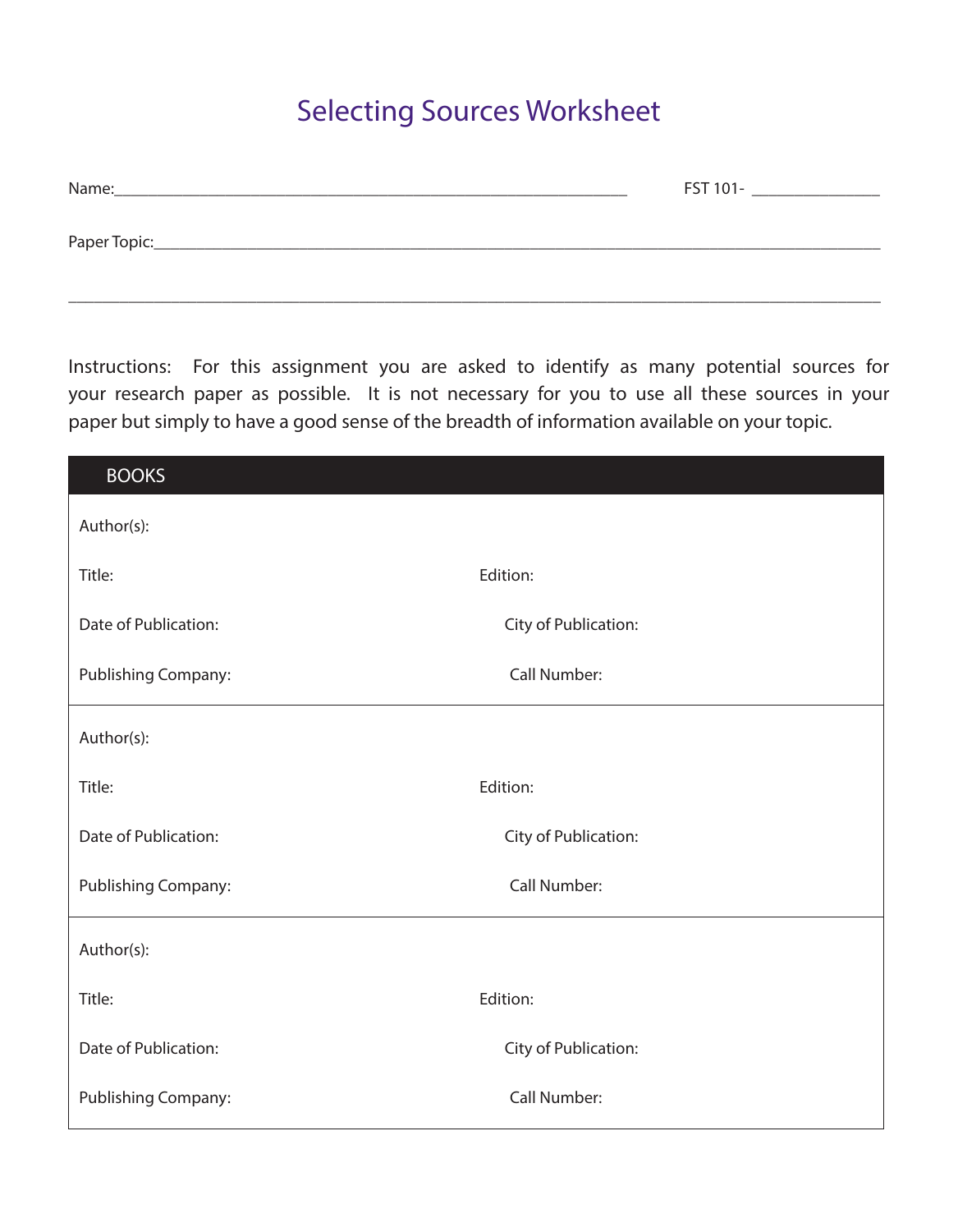| Author(s):           |                      |  |
|----------------------|----------------------|--|
| Title:               | Edition:             |  |
| Date of Publication: | City of Publication: |  |
| Publishing Company:  | Call Number:         |  |
|                      |                      |  |
| Author(s):           |                      |  |
| Title:               | Edition:             |  |
| Date of Publication: | City of Publication: |  |
| Publishing Company:  | Call Number:         |  |
|                      |                      |  |
| Author(s):           |                      |  |
| Title:               | Edition:             |  |
| Date of Publication: | City of Publication: |  |
| Publishing Company:  | Call Number:         |  |
|                      |                      |  |
| Author(s):           |                      |  |
| Title:               | Edition:             |  |
| Date of Publication: | City of Publication: |  |
| Publishing Company:  | Call Number:         |  |
|                      |                      |  |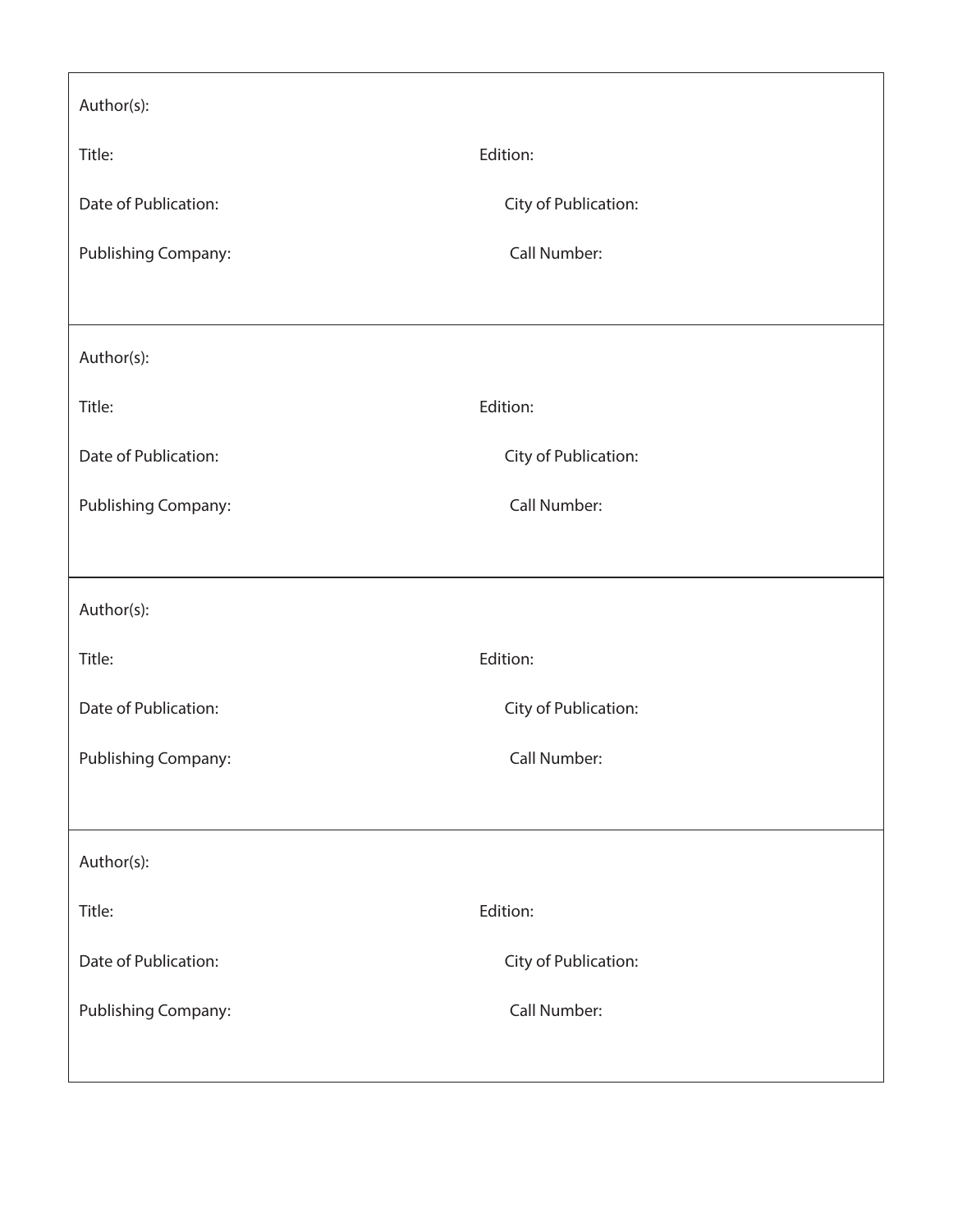## Anthologies

| Author(s):              |                      |
|-------------------------|----------------------|
| Title of Chapter:       |                      |
| Editors of Book:        |                      |
| Title of Book:          | Edition:             |
| Date of Publication:    | City of Publication: |
| Publishing Company:     | Call Number:         |
|                         |                      |
| Author(s):              |                      |
| Title of Chapter:       |                      |
| <b>Editors of Book:</b> |                      |
| Title of Book:          | Edition:             |
| Date of Publication:    | City of Publication: |

## Articles [ProQuest, EbscoHost, First Search]

| Author(s):                  | (MLA) Database:<br>(APA) doi or web address: |  |  |
|-----------------------------|----------------------------------------------|--|--|
| Title of Article:           |                                              |  |  |
| Source (Journal Name):      | Volume:<br>Issue:                            |  |  |
| Month/Year of Journal:      | Pages:                                       |  |  |
| Date you retrieved article: |                                              |  |  |
|                             |                                              |  |  |
|                             |                                              |  |  |
| Author(s):                  | (MLA) Database:                              |  |  |
|                             | (APA) doi or web address:                    |  |  |
| Title of Article:           |                                              |  |  |
| Source (Journal Name):      | Volume:<br>Issue:                            |  |  |
| Month/Year of Journal:      | Pages:                                       |  |  |
| Date you retrieved article: |                                              |  |  |
|                             |                                              |  |  |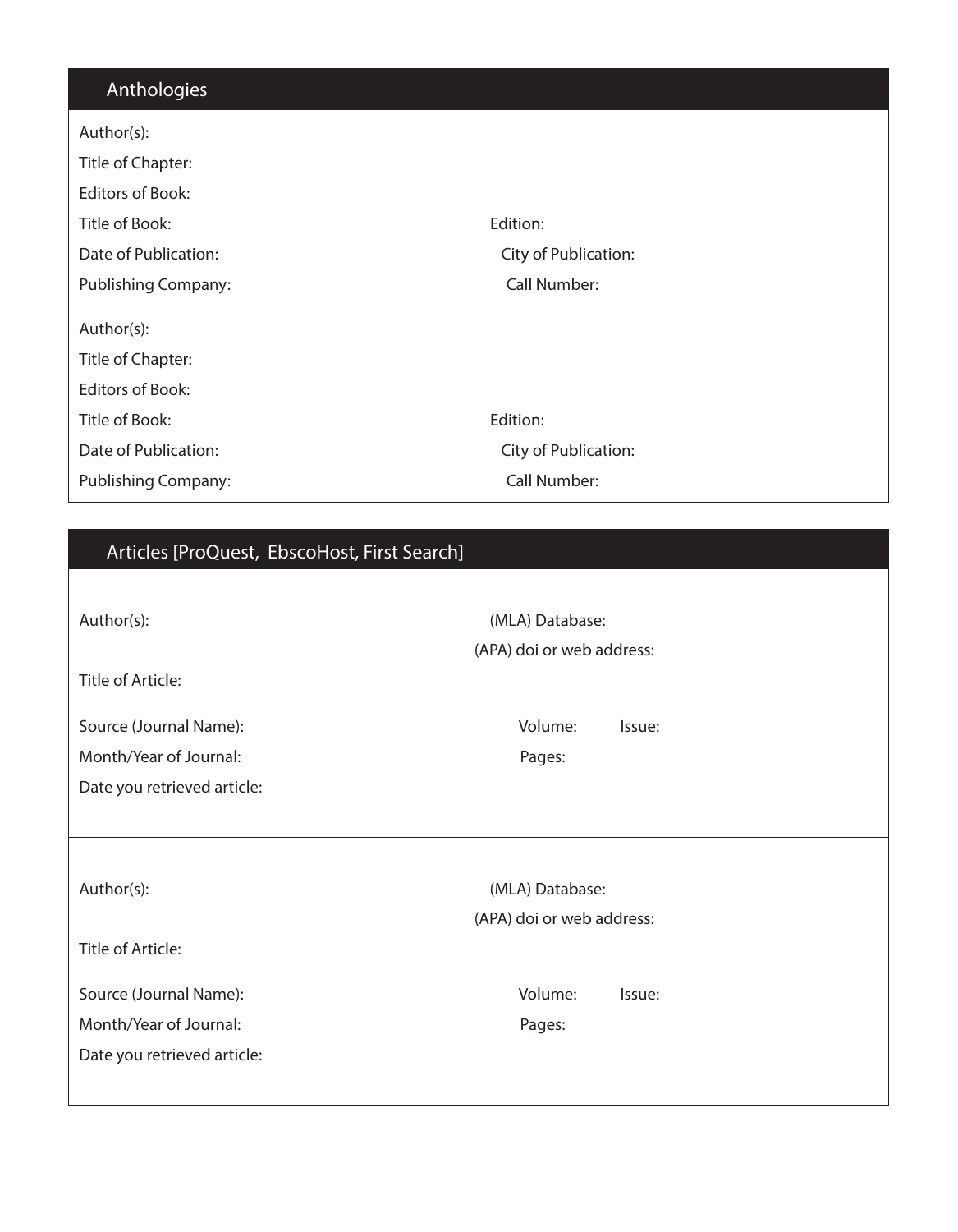| Author(s):<br>Title of Article: | (MLA) Database:<br>(APA) doi or web address: |
|---------------------------------|----------------------------------------------|
| Source (Journal Name):          | Volume:<br>Issue:                            |
| Month/Year of Journal:          | Pages:                                       |
| Date you retrieved article:     |                                              |
| Author(s):                      | (MLA) Database:<br>(APA) doi or web address: |
| Title of Article:               |                                              |
| Source (Journal Name):          | Volume:<br>Issue:                            |
| Month/Year of Journal:          | Pages:                                       |
| Date you retrieved article:     |                                              |
|                                 |                                              |
|                                 |                                              |
|                                 |                                              |
| Author(s):                      | (MLA) Database:                              |
| Title of Article:               | (APA) doi or web address:                    |
| Source (Journal Name):          | Volume:<br>Issue:                            |
| Month/Year of Journal:          | Pages:                                       |
| Date you retrieved article:     |                                              |
|                                 |                                              |
| Author(s):                      |                                              |
|                                 | (MLA) Database:<br>(APA) doi or web address: |
| Title of Article:               |                                              |
| Source (Journal Name):          | Volume:<br>Issue:                            |
| Month/Year of Journal:          | Pages:                                       |
| Date you retrieved article:     |                                              |

٦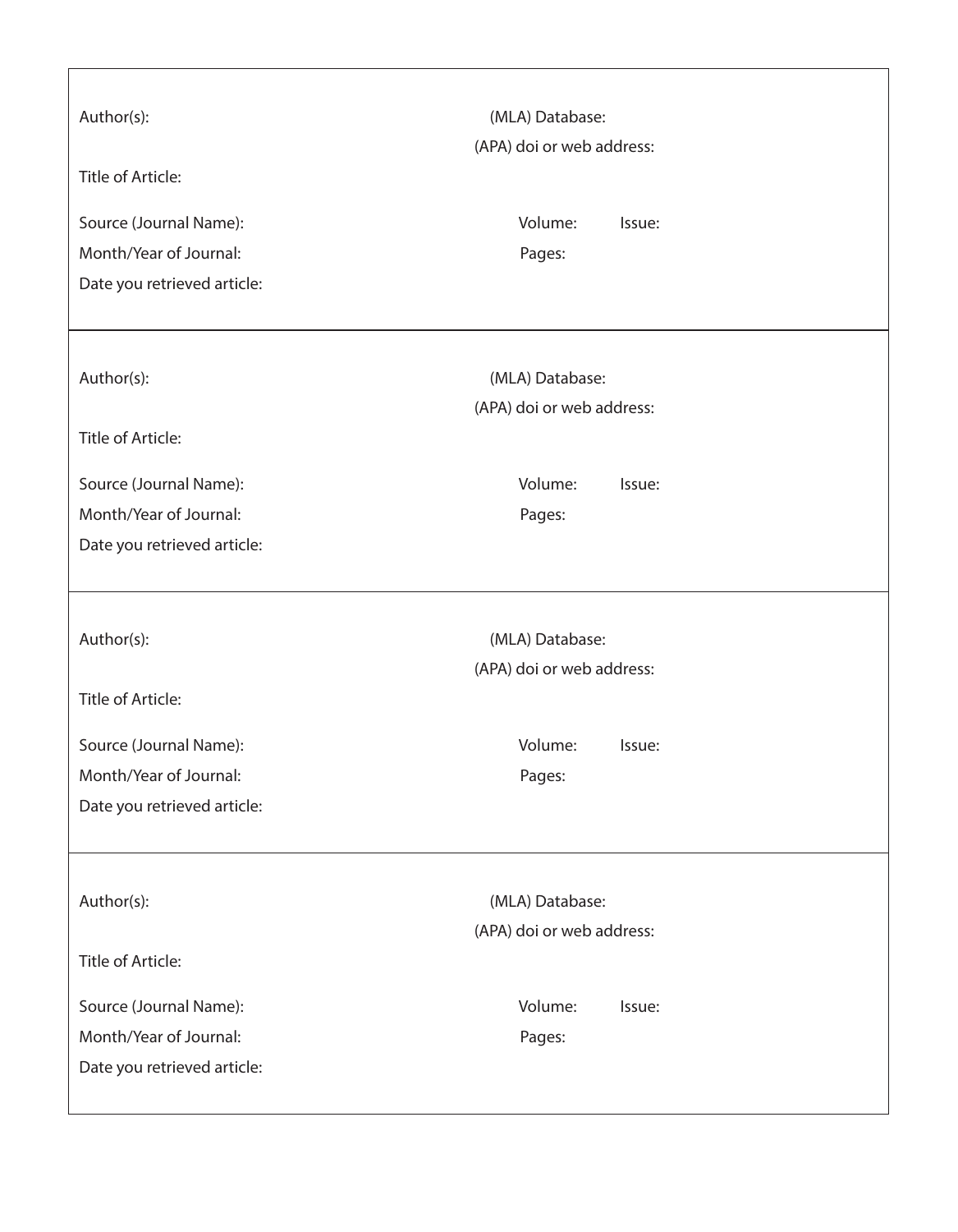| Name of Page:                               |
|---------------------------------------------|
| Title of Article (if applicable):           |
| Author:                                     |
| Organization:                               |
| Web Address:                                |
| Date of Posting/Revision:<br>Date Accessed: |
|                                             |
|                                             |
| Name of Page:                               |
| Title of Article (if applicable):           |
| Author:                                     |
| Organization:                               |
| Web Address:                                |
| Date of Posting/Revision:<br>Date Accessed: |
|                                             |
|                                             |
| Name of Page:                               |
| Title of Article (if applicable):           |
| Author:                                     |
| Organization:                               |
| Web Address:                                |
| Date of Posting/Revision:<br>Date Accessed: |
|                                             |